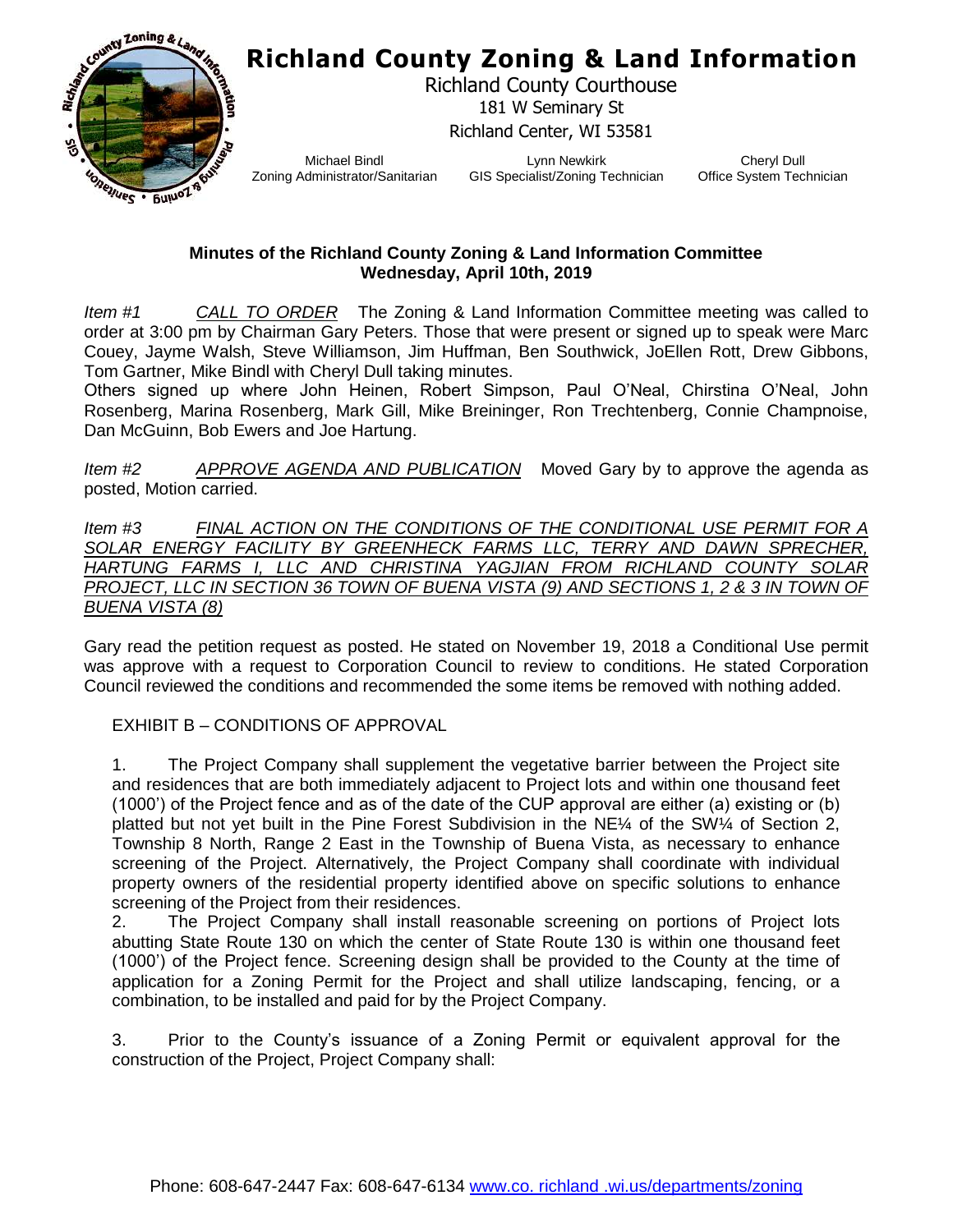



Richland County Courthouse 181 W Seminary St Richland Center, WI 53581

Michael Bindl Zoning Administrator/Sanitarian

Lynn Newkirk GIS Specialist/Zoning Technician

Cheryl Dull Office System Technician

a. Provide to the County a detailed site plan with the final locations and height of components of the solar energy system including actual lot dimensions verified through a survey of the Project site.

b. Submit to the Richland County documentation of any and all required access or driveway permits for access to the Project.

4. The Project shall be decommissioned according to the timing and procedures outlined in the Decommissioning Plan attached as EXHIBIT C including removal of all Project components and providing financial security for decommissioning to the County in an amount to be determined by an independent engineer net of salvage costs within sixty (60) days of the beginning of commercial operation of the Project.

#### EXHIBIT C – DECOMMISSIONING PLAN

Richland County Solar expects the solar energy system to produce renewable energy on the identified property for approximately thirty-five (35) years. Within twelve (12) months after termination of use of the solar energy system, Richland County Solar shall:

- Remove all portions of its solar energy system;
- Restore the property to a reasonably similar condition as prior to construction, including efforts to
	- o De-compact any substantially compacted soil and
	- o Reseed disturbed soil with seed consistent with grass types in the vicinity, if applicable.

In addition, Richland County Solar shall provide financial assurance to perform these duties. Such financial assurance would be posted to the County in a form mutually agreeable to the parties to include an irrevocable letter of credit beginning within sixty (60) days of the start of commercial operation of the solar energy system, in accordance with industry standards, in an amount:

- To be determined by a mutually agreed upon engineer;
- Net of salvage value;
- Updated approximately every five (5) years.

Richland County Solar shall ensure proper dismantling of the solar energy system at the end of the project's life.

Drew Gibbons – Ben asked Drew to explain his matters of support concerning the conditions and approval. Drew stated his supporting comments have all been provided to the County so he will not go into detail of the supporting documents. Drew stated there is recent news concerning Trade Wind. On March 28<sup>th</sup> Enel Green Power acquired Tradewind Energy. Drew stated the applicant has not changed, everyone is same, just company name changed.

He stated after the November 19th hearing, Tradewinds worked with Corporation Council and the County on the conditions. It took 2 months to set up a time to meet with Ben. With several emails sent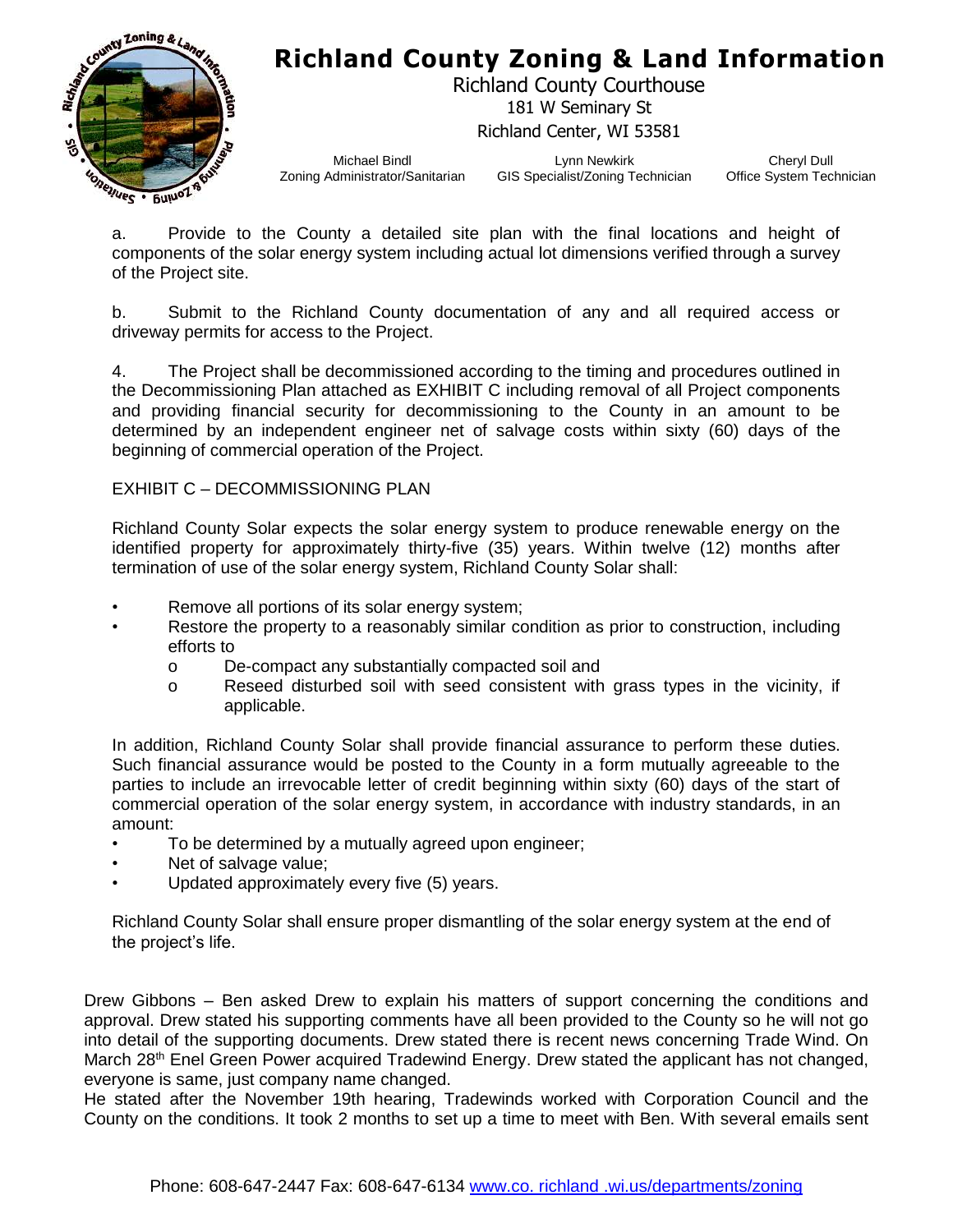

Richland County Courthouse 181 W Seminary St Richland Center, WI 53581

Michael Bindl Zoning Administrator/Sanitarian

Lynn Newkirk GIS Specialist/Zoning Technician

Cheryl Dull Office System Technician

to Corp Council getting no response. Also, many emails were sent without cc'ing everyone in so not everyone was getting the same information. On February 3<sup>rd</sup> Corp Council approved conditions. On April 3<sup>rd</sup> Corp Council edited a condition by email, which Drew did not receive that until 2 days ago due to an email address error.

Gary asked the committee members if anyone had questions for Drew.

Steve stated he is abstaining today.

Marc did not have any questions at this time.

Jim did not have any questions at this time.

Jayme did not have any questions at this time.

Gary asked for public comments

Mike Breininger – Is here representing Economic Development. He is speaking in favor of the conditions and asked it be moved forward. He has concerns that it took 5 months for this to come back to the committee. He would like County Board to also look at these circumstances to why this took so long.

Connie Champnoise – She is a resident of Akan Township. She supports our county having clean energy.

Richard Brander – He is a Lone Rock Village board Trustee. He is in support of this project and would like it to move forward

Mark Gill – He is proponent to the project. He has concerns with the tax revenue but wants clean energy.

Dan McGuire – He is a member of the Lone Rock Village Board and River Valley School Board. He supports the project. There would be tax benefits for the County and River Valley School District.

John Rosenberg – He found out about this project a week before November 5th. He stopped into the Zoning Office and talked to Cheryl who stated per 66.0401 there is nothing that can be done. He also talked to several other people around town who stated the same thing. He did not agree that there was nothing that could be done so he did research.

In Savion's application packet, they stated there is no glare which is "not true". He contacted the Company who did the research and found some things were not disclosed. There is 50% line of sight restriction. If you look past 50% there is glare.

Gary ask how this pertains to the conditions.

John stated, the conditions do not address glare. He stated he also found there nothing addressing the hazardous materials created from the project. There will be 1000's of galvanized steel peers, which is high in lead. If you dig down 9', you hit water as there is high ground water. There will be lead that will leach into the ground from the peers.

He informed the committee of his knowledge by reviewing his job history of hydraulic jacks and the laws were changed after years of them contaminating the ground. There is nothing in the conditions that addresses corrosion and leaching of lead.

He stated the application says there is no noise. Inverters make a noise so it is not silent and noise is not addressed in the conditions.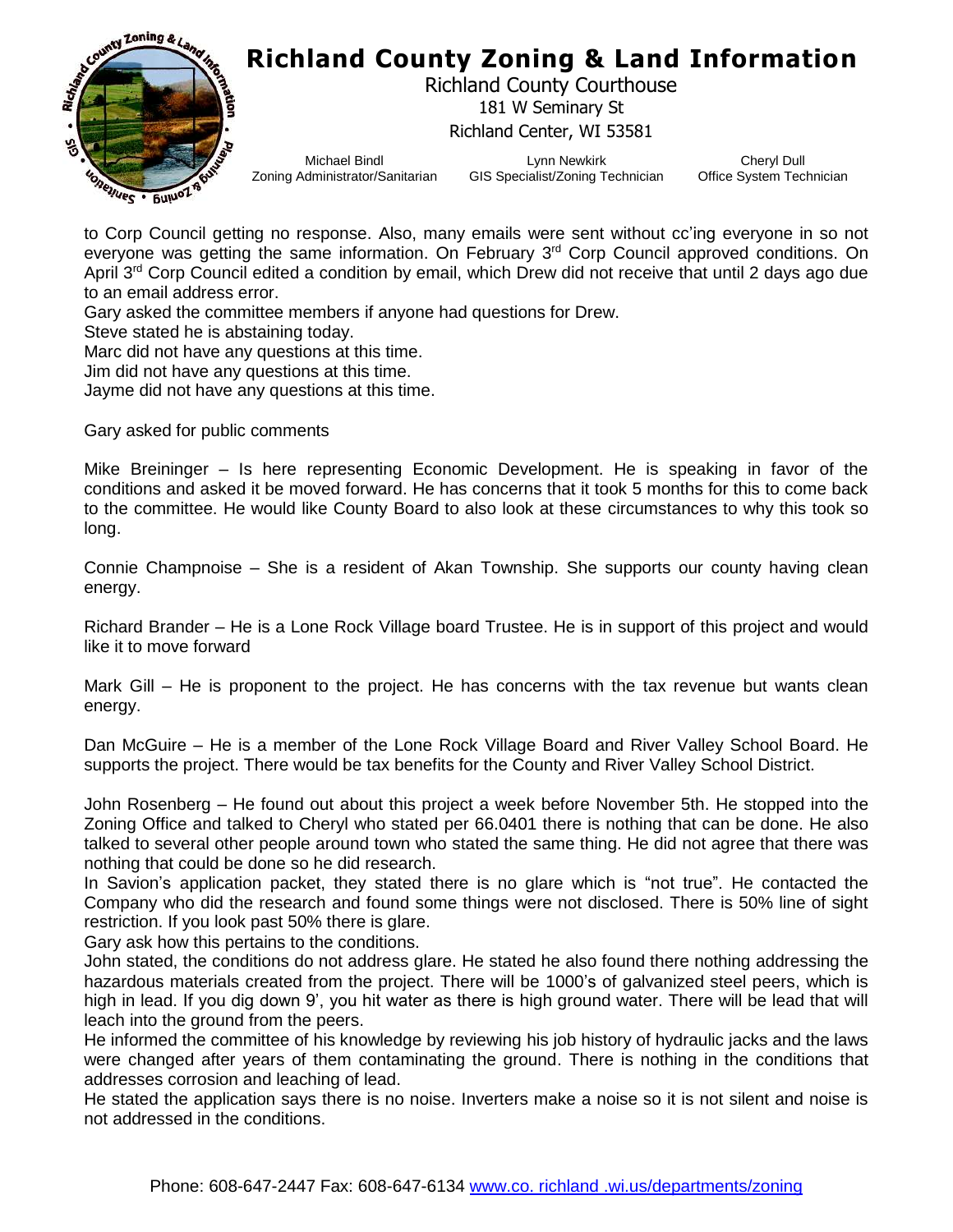

Richland County Courthouse 181 W Seminary St Richland Center, WI 53581

Michael Bindl Zoning Administrator/Sanitarian

Lynn Newkirk GIS Specialist/Zoning Technician

Cheryl Dull Office System Technician

Concerning the revenue they have in their application, John called the Department of Revenue. The Department of Revenue stated all solar products would be exempt from tax revenue and he received an email from them stating so. The study they provided was done from a Colorado study.

Savion stated there is no lake affect. Lake affects is not addressed in the condition.

Public Service Commission (PSC) would be involved if it was over 50 MW. Savion purposefully made it under 50 MW so that the PSC wouldn't be involved.

He feels as soon as this project is done, it will be sold.

He stated Buena Vista Town board voted it down and he asked that that this committee turn it down as well.

Heather Allen – She is from Renew Wisconsin. She wants to address the comment and concerns that a 50 MW project would be over seen by PSC. She stated it is actually 100 MW that they oversee.

Ron Trechtenberg – He is John Rosenbergs attorney. He disagrees with Chairman Peters and the conditions he put on this meeting today.

If this is approved they will appeal to BOA and if needed to the Circuit Court. The committee did not address Statutes 91.46 (1-5) or (4) (a-e) 66.0401 (1m) nor 66.0403 (5) (a).

The CUP does not address the March binder, hazardous materials and disposal, glare, noise, lake effect and heat island affects.

He has 5 conditions listed on the last page of what he handed out in his packet that were not addressed. Financial security and amount required, decommission plan does not address environment remediation and who is responsible for decommissioning. Also they must agree on an engineer and nor an arbitrator.

The decommissioning plan states Richland County Solar is responsible for clean-up, which is being sold.

He reviewed his experience for the board.

He stated the notice was not proper and they have not addressed all the conditions as they should, 6 environment issues have not been addressed.

Don Hartung – He stated he and his brothers are some on the land owners for this project. They are in favor of it. He added he feels Tradewinds has when out of their way to get the information out, meet required conditions and educate the public.

Bob Simpson – He is a local business owner. He believes we will need power from somewhere other than where we are getting in the future. We should go for this.

John Rosenberg asked to speak again. There is no revenue, for all these who think this is wonderful, there is no revenue.

Drew Gibbons stated he will address any questions the public has.

Dan McQuire – He asked Drew if he could counter Rosenberg's comment concerning revenue

Drew Gibbons and Tom Gartner both addressed the committee. Tom stated, anyone who claims to know how this project will be taxed is not correct and is only an assumption. No project of this size has been built in Wisconsin. 2 MW has been the largest built in Wisconsin to date.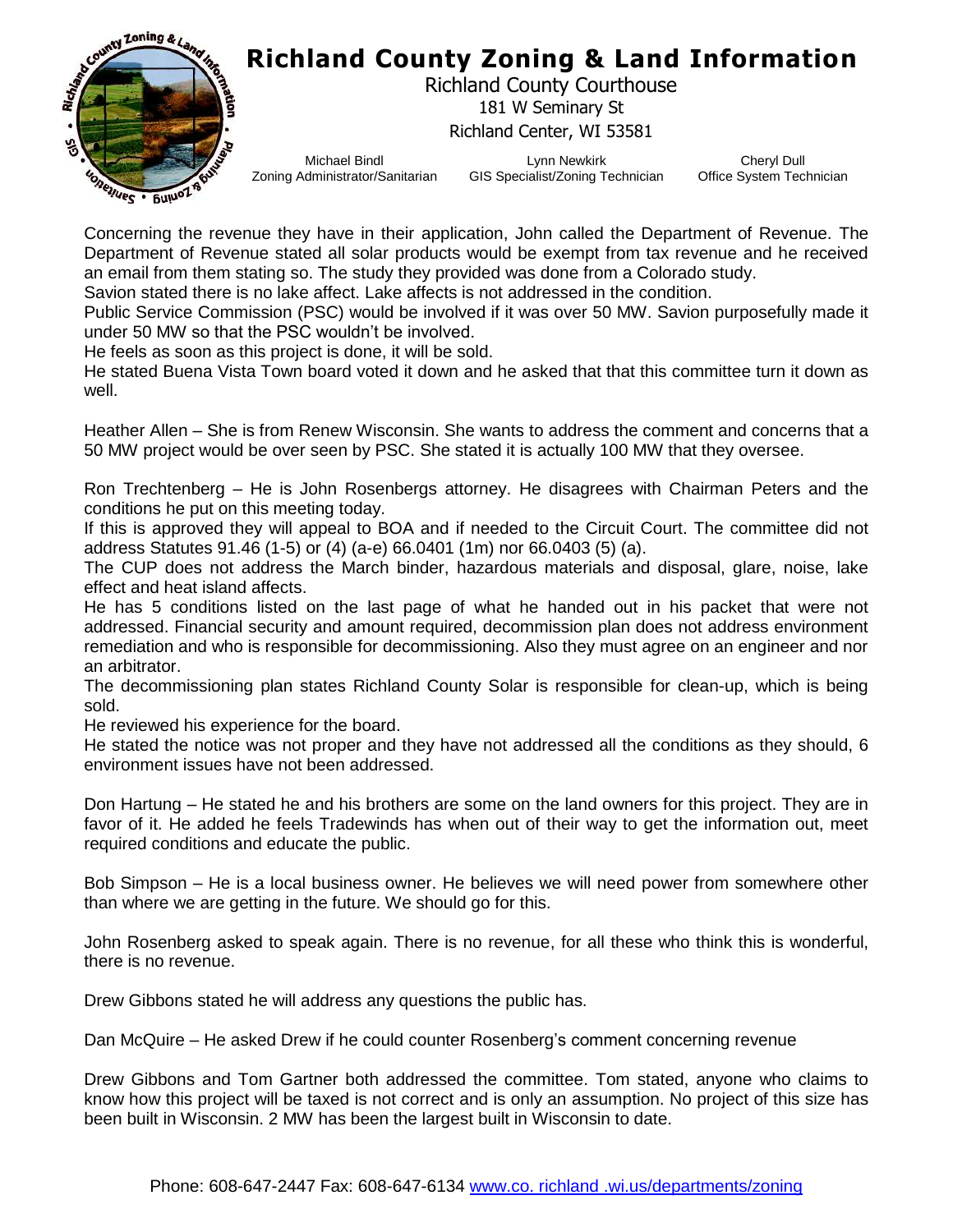

Richland County Courthouse 181 W Seminary St Richland Center, WI 53581

Michael Bindl Zoning Administrator/Sanitarian

Lynn Newkirk GIS Specialist/Zoning Technician

Cheryl Dull Office System Technician

Drew provide the companies view on how it should be taxed. A tax agreement was in the conditions, but Corporation Council stated it had to be removed. His company provided a letter to County which lists the economic benefits and they plan to honor those benefits regardless

Ben – The Statutes state the County cannot require benefits in the agreement. Although the company can give the county a donation if they so choose.

Tom – He reviewed that Milwaukee County did enter into a contract to accept payment. Also Iowa County recently approved a contract for Solar Farm which addressed a number of issues including a payment in lieu of property taxes. Their Corporation Council approved it but that may have been that their Corporation Council was present at the meetings. Their conditions were proposed by the applicant not a requirement imposed by the County.

Ben – Advised the Committee not to consider the payment proposed from the application when making their decision.

Ron Trechtenberg – The County agreeing to work out finances later and ignoring Corp Councils advice is a poison he didn't think they would like to take. Because the conditions have been made by the applicant, they should be suspect.

Rich McCollough – He stated this farm will be around his house. He questioned how noisy will it be?

Drew stated this has not been a question at any previous meeting and thanked him for addressing this. The motors make a noise similar to that of a refrigerator, so by the noise gets through the barriers and to his house they will dissipate and be minimal.

Richard Brander – Stated there is land along Hwy 14 that the Village would like to develop as Commercial. They addressed this with Tradewinds. Tradewinds stated they would keep panels back so there could be Commercial development in the future. He added this would move the panels back further than originally planned from McCollough property.

Drew Gibbons– He added, the tactic of spreading fear he takes issue with. The conditions they have proposed were developed around meeting with people at public meeting and the Village of Lone Rock board. The county asked about tax revenue which is where the numbers came from that Rosenberg is presenting.

Ron Trechtenberg – The Company does not have to honor the Counties Land and Development agreement. It should be put in the conditions otherwise the County may not get what they thought you agreed upon. He recommends that this should be reviewed and brought back to the committee after it is investigated.

Drew Gibbons– The sources of Rosenbergs documents are funded through the nuclear and coal industry. Our sources are Department of Energy, the NC State University and other independent sources.

Ron Trechtenberg – He thinks the committee should hire an independent consultant to review this project.